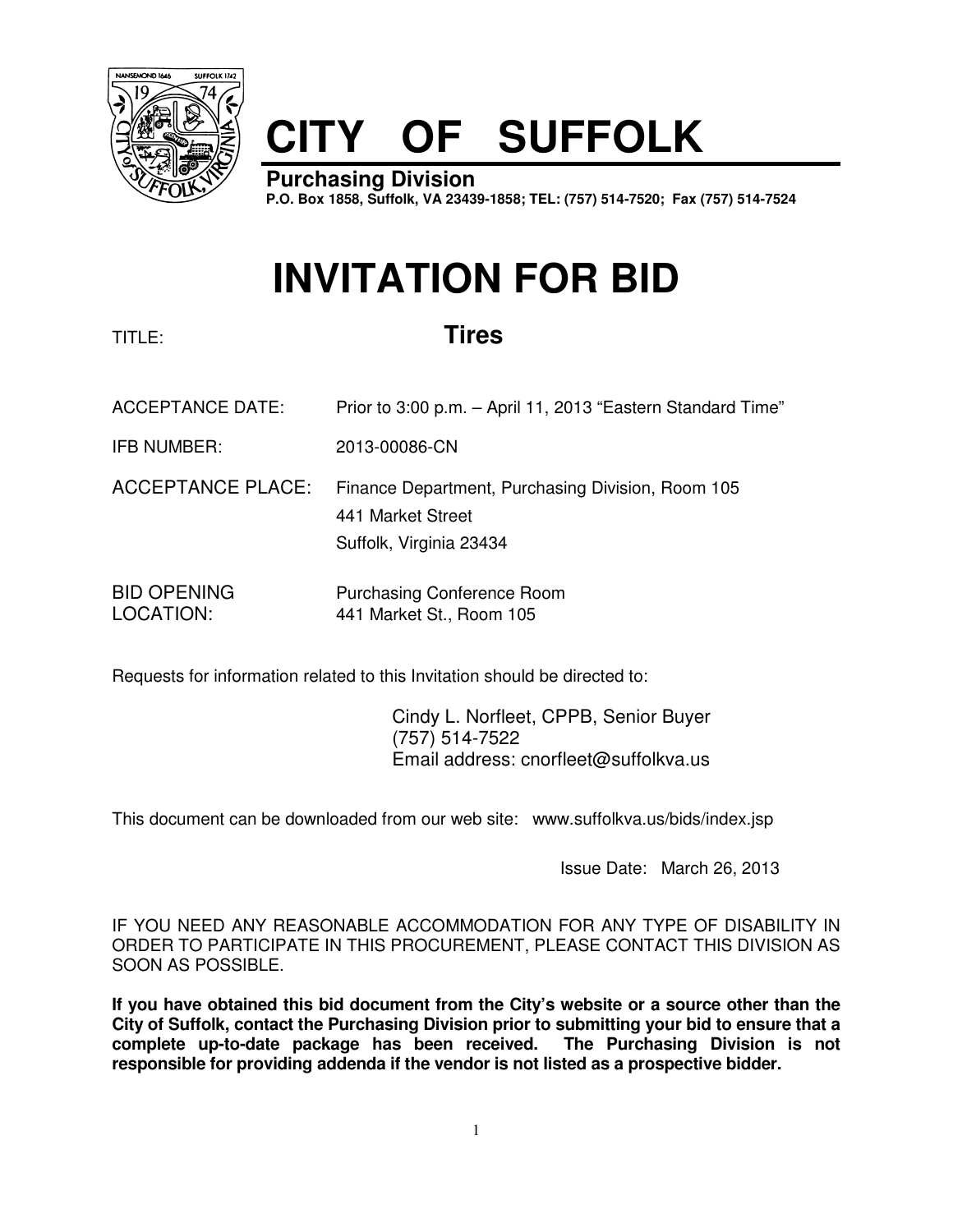# **INVITATION FOR BID**

# **Tires**

# **SECTION/TITLE**

| 2.0 |                                                                 |  |
|-----|-----------------------------------------------------------------|--|
| 3.0 |                                                                 |  |
| 4.0 |                                                                 |  |
| 5.0 |                                                                 |  |
|     |                                                                 |  |
|     | Anticollusion/Nondiscrimination/Drug Free Workplace Clauses;;16 |  |
|     |                                                                 |  |

# BID PRICING FORM AND OTHER FORMS TO BE EXECUTED BY THE BIDDER

Prepared by Cindy Norfleet, CPPB, Senior Buyer Date: March 26, 2013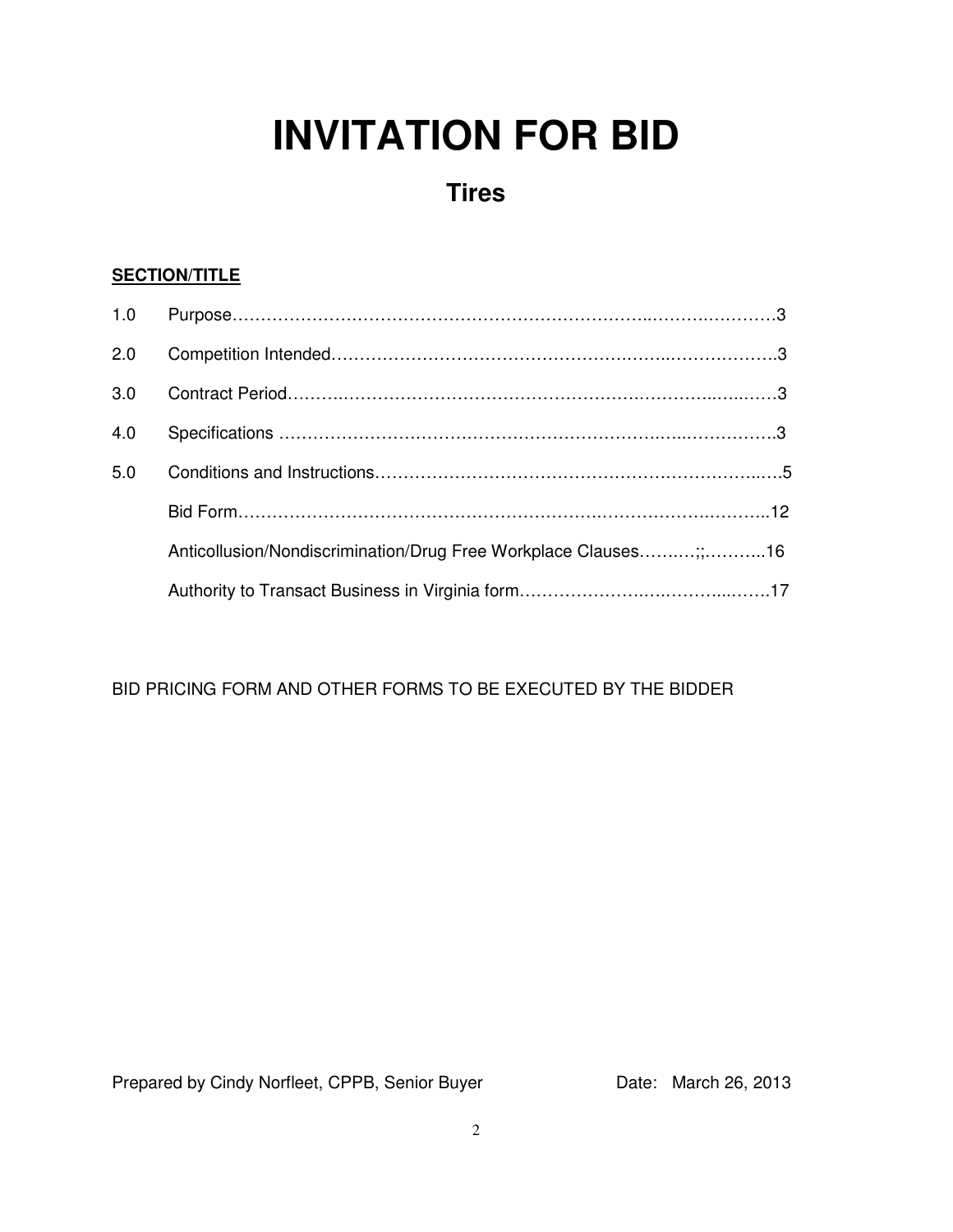# **1.0 PURPOSE**

 The intent of this Invitation for Bid is to establish an annual contract with one or more qualified contractors to provide annual requirements for new tires on an as needed basis for the City of Suffolk's Department of Public Works Fleet Management Division. Requested tires are listed in Section 4.2 below. Delivery shall be F.O.B. Destination Fleet Management Facility, 120 Forest Glen Drive, Suffolk, VA 23434

# **2.0 COMPETITION INTENDED**

It is the City's intent that this Invitation for Bid (IFB) permits competition. It shall be the bidder's responsibility to advise the Purchasing Agent in writing if any language requirement, specification, etc., or any combination thereof, inadvertently restricts or limits the requirements stated in this IFB to a single source. Such notification must be received by the Purchasing Agent not later than five days prior to the date set for bids to close.

# **3.0 CONTRACT PERIOD**

Service shall be provided for the contract period beginning May 1, 2013 and continuing through April 30, 2014, contingent upon continued acceptable response time, quality of work, and Contractor's management of project for cost control. The City shall have the exclusive option to renew the contract for two (2) additional twelve-month periods through April 30, 2016.

 Initial rates and subsequent renewal rates must be guaranteed for a minimum of twelve (12) months. Any increase in rates shall be limited to the lesser of the Consumer Price Index for all Urban Consumers (CPI-U) – Other Goods and Services (unadjusted for the current 12 month period) or 3%. The City does not guarantee any rate increase.

# **4.0 SPECIFICATIONS**

## 4.1 General

All tires must be Original Equipment Brand Tires as manufactured by Goodyear, Firestone, Bridgestone, General or approved equals. Tires must pass Department of Transportation (VDOT) Standards and must be marked accordingly. Bias ply tires may be substituted for belted ply where belted tires are not available; exceptions must be noted on the bid form. Bid for bias ply will be considered only if no offer is received for belted tires.

Tires must be federally approved and appear on the current Federal Qualified Products Listing (QPL). Contractor shall provide detailed specifications on any product offered as a substitute to that specified herein.

## 4.2 Tires/Quantities

Tires and estimated contract quantities are listed on the attached BID FORM: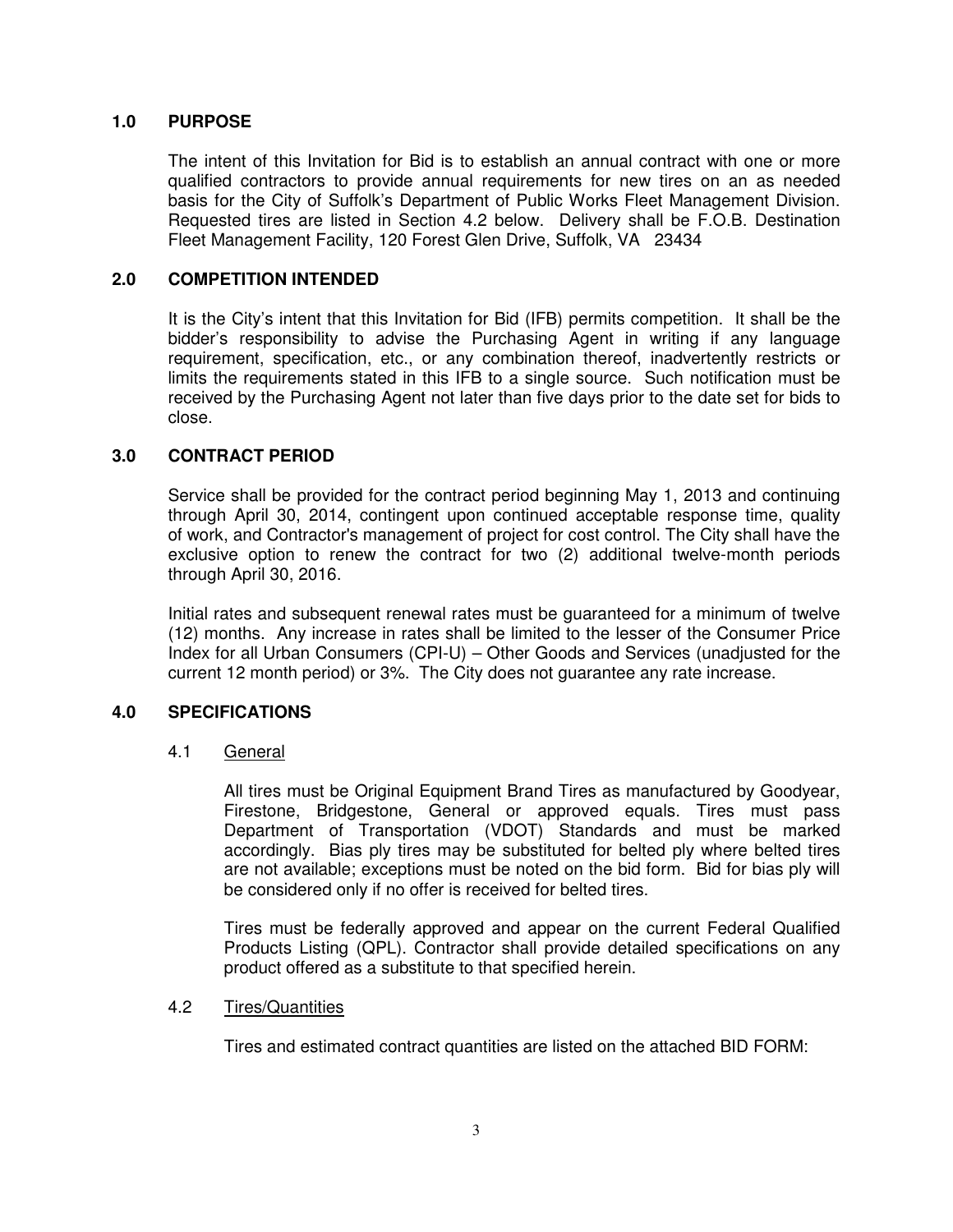Quantities are estimated for the purpose of evaluation; the City does not guaranteed any minimum amount of tires to be ordered during the period of the contract.

## 4.3 Delivery

It is understood and agreed that the successful bidder must deliver tires of the sizes awarded within two (2) work days of order request. Should the Contractor fail to meet delivery requirements, the City shall have the option to purchase specified items from any available source, and the Contractor may be responsible for any higher price differential. The City reserves the right to cancel any agreement resulting from this solicitation at any time for failure of successful bidder to maintain an adequate local supply and make timely deliveries of items awarded.

Tires shall be delivered to the Division of Fleet Management, 120 Forest Glen Drive, Suffolk, Virginia. Deliveries will be accepted Monday through Friday, exclusive of holidays, between 6:30 a.m. and 5.00 p.m. Contractor shall provide and support manufacturer's warranty which shall be in substantial accordance with attached.

### 4.4 **Limited Warranty Agreement**

If the tire becomes unserviceable for a reason OTHER THAN:

- 1. Road hazard (e.g., a cut, snag, bruise, impact or puncture)
- 2. Apparent improper inflation
- 3. Wheel misalignment
- 4. Tire/wheel assembly imbalance
- 5. Damage caused by abuse, curbing, collision, racing, accident, fire objection rub, vandalism, intentional alteration to change appearance (e.g. white inlay on a black tire)
- 6. Tread wearout (i.e., when the tread is worn down to 2/32nds of an inch, the tire is worn out, and this warranty ends)

it will be replaced with an equivalent new tire without charge within 12 months of installation date or during the tire's first 25% of treadwear, at the City's discretion; City shall provide proof of date of purchase. Mounting and balancing charges shall be provided by the Contractor or equivalent credit of same shall be issued to the City.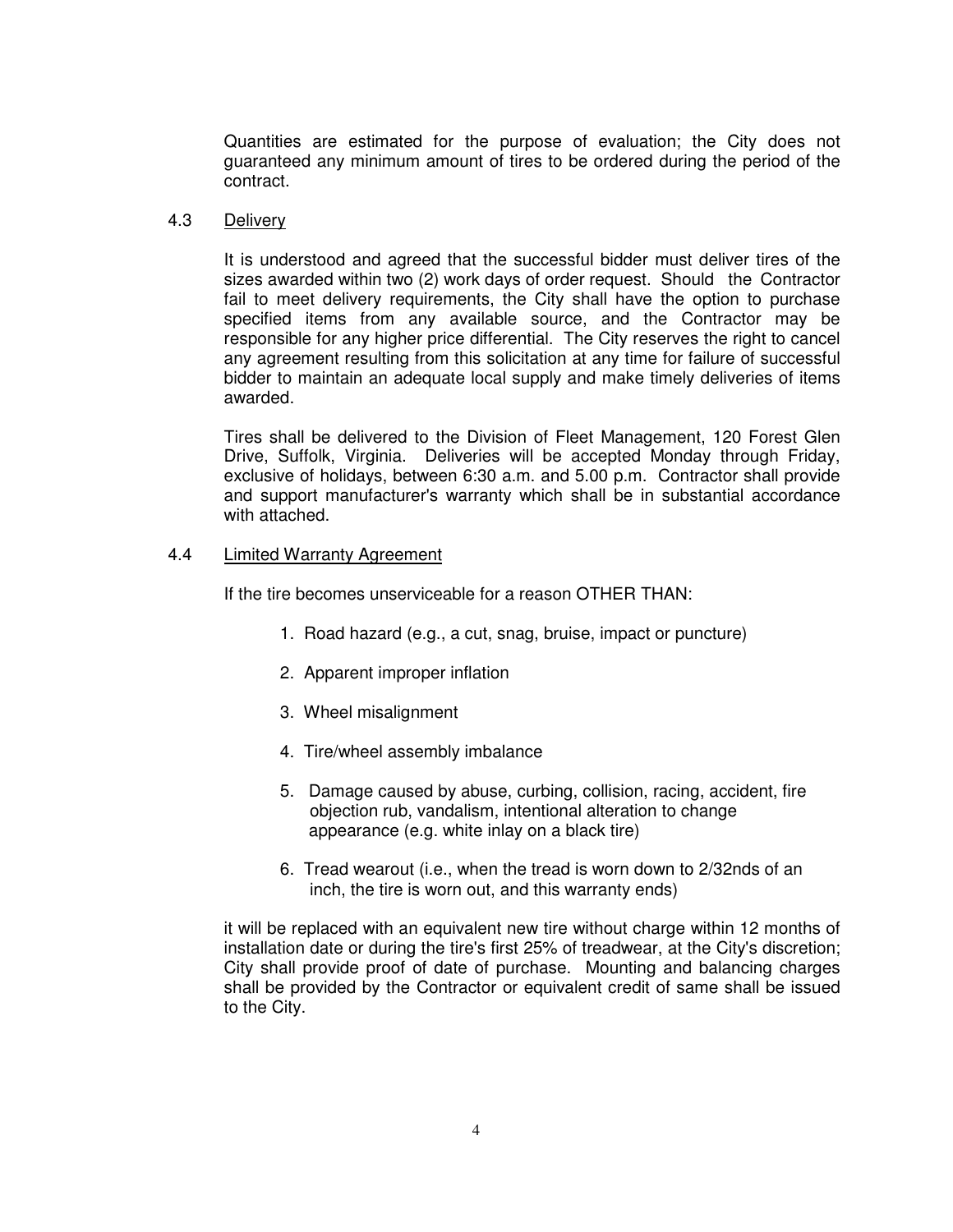AFTER THE FREE REPLACEMENT PERIOD, the City will be charged for the percent of original, usable tread worn off the adjustable tire. The City shall be responsible for any charges for mounting and balancing. To determine replacement price, the percent of usable tread worn off the adjustable tire is multiplied by the current predetermined price as established by the bid for the new tire, to which will be added any charges for mounting and balancing.

#### 4.5 Over-stocked tires

In the event that a specified tire size becomes obsolete, the vendor will be required to buy back the tire(s) at the original purchase price.

# **5.0 CONDITIONS AND INSTRUCTIONS**

- 1. **Use of Form**: All bids shall be submitted on and in accordance with this form. If more space is required to furnish a description of the goods and/or services bid, or delivery terms, the bidder may attach a letter hereto that will be made a part of the bid. In case of conflict, the bid may be considered non-responsive. The City's published specifications shall supersede any additional writings submitted with the bid. Such writings shall be clearly marked and noted as an exception.
- 2. **Submittals**: All bids shall be submitted sealed, plainly marked showing the bid number, date and time. The entire solicitation document is to be returned when submitting a bid unless otherwise directed by the bid document. Failure to return all pages may result in a determination that the submittal is non-responsive.
- 3. **Late Bids**: Bids and amendments thereto, if received by Purchasing after the date and time specified for bid opening, will not be considered. It will be the responsibility of the bidder to see that their bid is received by Purchasing as specified. There will be no exceptions. Date of postmark will not be considered. Telephone, facsimile, electronic and verbal bids will not be accepted. Prices or changes shown on the outside of an envelope will not be considered in determination of low bid.
- 4. **City Hall Closure**: If City Hall is closed for business at the time scheduled for the bid opening, for whatever reasons, sealed bids will be accepted and opened on the next business day of the City, at the original scheduled hour.
- 5. **Acceptance of Bid**: Receipt of the bid by the City is not to be construed as an award or an order to ship.
- 6. **Offer/Acceptance**: Each bid is received with the understanding that the acceptance in writing by the City of the bidder to furnish any or all of the goods and/or services described therein, shall constitute a contract between the bidder and the City, which shall bind the bidder to furnish and deliver the goods and/or services quoted at the prices stated and in accordance with the conditions of the accepted bid; and the City on its part to order from such bidder, except for causes beyond reasonable control; and pay for, at the agreed prices, all goods and/or services specified and delivered.
- 7. **Withdrawal of Bids**: Bidder has the right to request withdrawal of their bids from consideration due to error by giving notice not later than two business days after the bids are publicly opened. Work papers showing evidence of error(s) may be required.

Bids may be withdrawn any time prior to the bid opening. Withdrawal of bids may be accomplished by submitting such request in writing on the issuing company's letterhead either in person or by certified mail. No bids may be withdrawn after the established bid opening date or time, unless the purchaser has extended the opening date.

- 8. **Addenda:** If issued, addenda to this solicitation will be posted on the Purchasing website (http://www.suffolkva.us/bids/index.jsp). It is the bidder's responsibility to check the website or contact Purchasing prior to the submittal deadline to ensure that the bidder has a complete, up-to-date package. Acknowledgement of all issued Addenda shall be indicated on the bid form in the appropriate spaces.
- 9. **Governing Document**: The solicitation document maintained by Purchasing, in the bid file, shall be considered the official copy. In the case of any inconsistency between bid documents submitted to the City, but not clearly listed as an exception, the language of the official copy shall prevail. Furthermore, any exception or change to the specifications made by the bidder may be cause to disqualify your bid.
- 10. **Award:** Award will be made to the lowest responsive and responsible bidder. The quality of the goods and/or services to be supplied, their conformity with the specifications, their suitability to the requirements, the delivery, qualifications and references will be taken into consideration in making the award. The City reserves the right to refuse all bids. Determination of low bidder will be based on the item price.
- 11. **Negotiation:** Unless canceled or rejected, a responsive bid from the lowest responsible bidder shall be accepted as submitted; except that if the bid from the lowest responsible bidder exceeds available funds, the City may negotiate with the apparent low bidder to obtain a contract price within the available funds.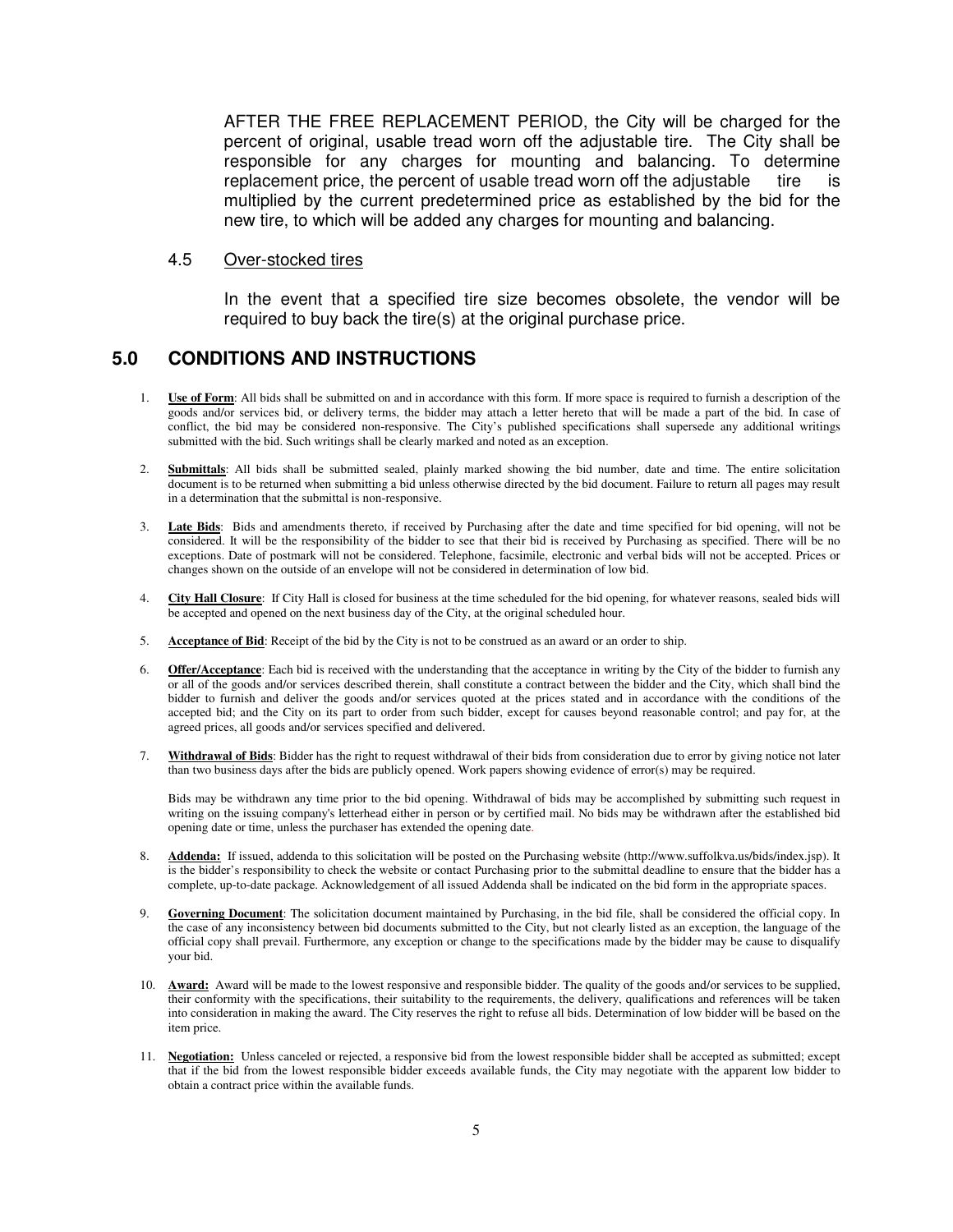- 12. **Announcements**: Upon the award or the announcement of the decision to award a contract, the City will publicly post such notice on the bulletin board located outside of the Purchasing Division and on the City's web site: http://www.suffolkva.us/bids/bid\_search\_awarded.jsp)
- 13. **City's Rights:** The City reserves the right to reject any and all bids, and to waive any informality if it is determined to be in the best interest of the City.
- 14. **Cooperative agreements:** If authorized by the bidder(s), the resultant contract(s) may be extended to any jurisdiction within the Commonwealth of Virginia to purchase at the contract prices in accordance with the contract terms. Any jurisdiction using such contracts shall place its own order(s) directly with the successful contractor(s). The City of Suffolk acts only as the contracting agent and is not responsible for placement of orders, payment, or discrepancies of the participating jurisdictions. It is the contractor's responsibility to notify the jurisdictions of the availability of contract(s).
- 15. **Prices:** Prices shall be stated in units of quantity specified. No additional charges shall be passed on to the City, including any applicable taxes, delivery, or surcharges. Prices quoted shall be the final cost to the City. In case of error in the extension of prices, the unit price shall govern.
- 16. **Corrections:** All prices and notations should be in ink or typewritten. Mistakes may be crossed out and corrections made in ink and must be initialed and dated by the person signing the bid.
- 17. **Delivery**: The time of delivery must be stated in definite terms. If time of delivery for different goods and/or services varies, the bidder shall so state.
- 18. **Samples:** Samples, when requested, must be furnished free of expense, and upon request, if not destroyed, will be returned at the bidder's risk and expense.
- 19. **Brand Names**: Unless qualified by the provision "NO SUBSTITUTE", the use of the name of the manufacturer, brand make or catalog designation in specifying an item does not restrict bidders to the manufacturer, brand, make or catalog designation identification. This is used simply to indicate the character, quality and/or performance equivalence of the goods and/or services desired. The goods and/or services on which bids are submitted must be of such character, quality and/or performance equivalence that it will serve as that specified. In submitting bids on goods and/or services other than as specified, bidder shall furnish complete data and identification with respect to the alternate goods and/or services that they propose to furnish. It shall be in the City's sole judgment if a substitute produce offeror is an approved equal and be acceptable as a substitute.
- 20. **Alternate bids**: Consideration will be given to bids submitted on alternate goods to the extent that such action is deemed to serve the best interests of the City. If the bidder does not indicate that the goods and/or services he proposes to furnish is other than specified, it will be construed to mean that the bidder proposes to furnish the exact goods and/or services described. Alternate bids will not be used in the determination of award.
- 21. **Standard equipment**: Any equipment delivered must be standard, new and unused equipment, latest model, except as otherwise specifically stated in the bid. Where any part or the normal accessories of equipment is not described, it shall be understood that all the equipment and accessories that are usually provided in the manufacturer's stock model shall be furnished.
- 22. **Silence of Specifications**: The apparent silence of these specifications and any supplemental specifications as to any detail or the omission from the specifications of a detailed description concerning any point shall be regarded as meaning that only the best commercial practices are to prevail and correct type, size and design are to be used. All interpretations of these specifications shall be made on the basis of this statement.
- 23. **Capacity of bidder:** All bids must be signed by a responsible officer or employee having the authority to bind the firm in contract. The bidder agrees that its contract performance shall be in strict conformance with the contract documents.
- 24. **Rights to Damages**: By signing this bid, the bidder assigns to the City any and all rights that it may have under the antitrust laws of the United States and the Commonwealth of Virginia in any way arising from or pertaining to this bid. This provision is remedial in nature and is to be liberally construed by any court in favor of the City.
- 25. **Anti-collusion**: The bidder certifies by signing this Invitation of Bid that this bid is made without prior understanding, agreement, or accord with any other person or firm submitting a bid for the same goods and/or services and that this bid is in all respects bona fide, fair, and not the result of any act of fraud or collusion with another person or firm engaged in the same line of business or commerce. Any false statement hereunder may constitute a felony and can result in a fine and imprisonment, as well as civil damages.
- 26. **Indemnity/Hold Harmless**: The CONTRACTOR shall, during the term of the CONTRACT including any warranty period, indemnify, defend, and hold harmless the City, its officials, employees, agents, and representatives thereof from any and all losses, damages, claims, fines, penalties, suits, costs, actions, or claims of any kind, including attorney's fees, brought on account of any personal injuries, damages, or violations of rights, sustained by any person or property which arise out of any violation of law by, and all acts and omissions of the CONTRACTOR, the CONTRACTOR'S agents, employees, or customers occurring in connection with the products and services covered herein or from any claims or amounts arising from the violation of any law, bylaw, ordinance, regulation or decree.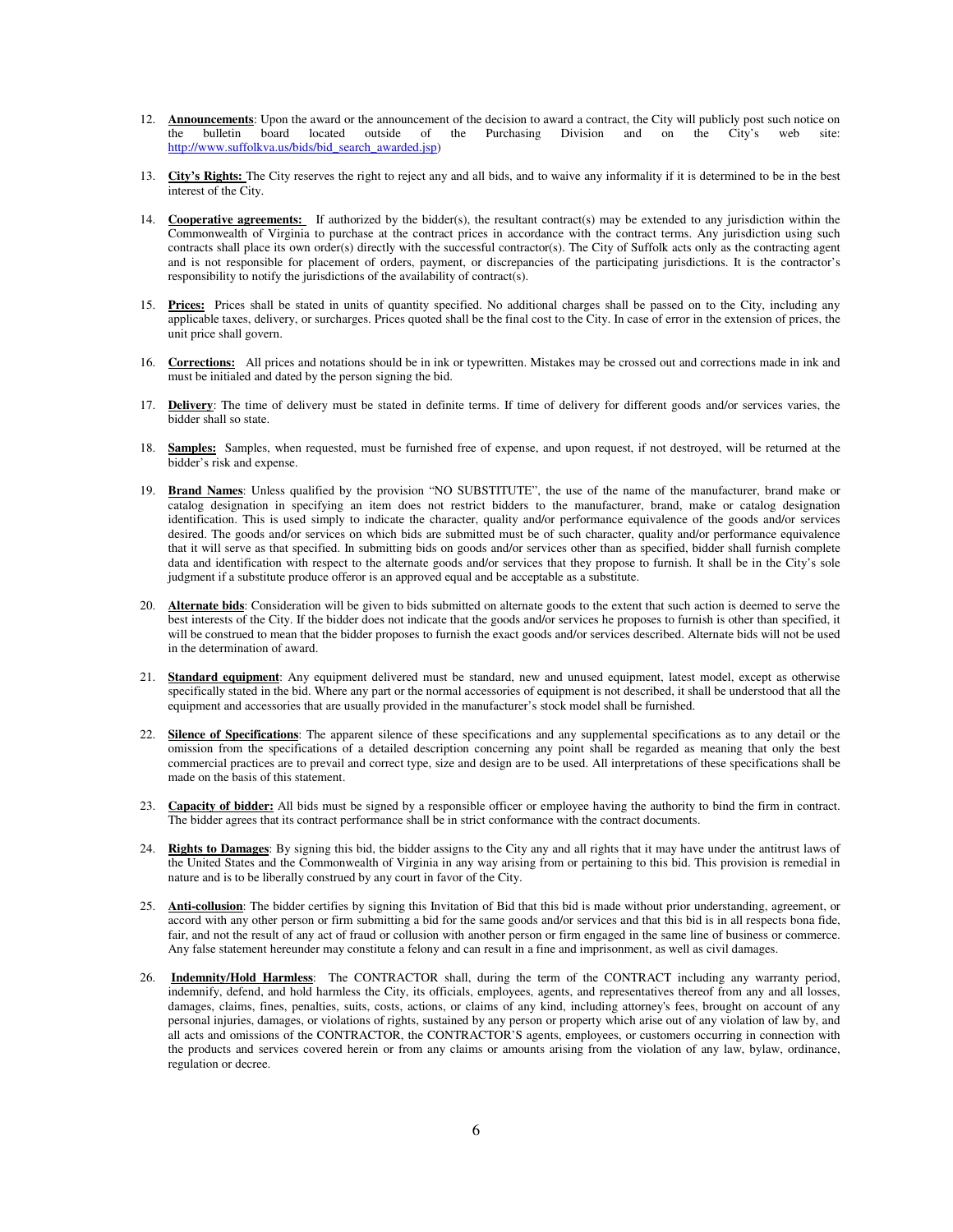The CONTRACTOR'S indemnification obligation with respect to any and all claims against the CITY or any of its officers, agents, employees, by any employee or statutory employee of the CONTRACTOR, or any of CONTRACTOR'S subcontractors, or anyone directly or indirectly employed by any of them, or anyone for whose acts the CONTRACTOR or CONTRACTOR'S subcontractor may be liable, shall not be limited in any way by any limitation on the amount or type of damages, compensation or benefits payable by or for the CONTRACTOR or any of CONTRACTOR'S subcontractors under workers' compensation laws, disability benefit laws or other applicable employee benefit laws.

- 27. Copyright Protection: The Contractor agrees to defend and save the City, its agents, officials, and employees, harmless from liability of any nature or kind, for use of any copyright, composition, secret process, patented or unpatented invention, articles or appliances furnished or used in the performance of the contract, or which the Contractor is not the patentee, assignee, or licensee, to the same extent as provided in the above paragraph.
- 28. **Laws, Regulations**: The Contractor shall keep fully informed of all federal, state, and local laws, ordinances and regulations that in any manner affect the conduct of the work. The contractor shall at all time observe and comply with all such laws, ordinances and regulations.
- 29. **Alien employment**: The Contractor certifies that he does not and shall not during the performance of the contract for goods and services in the Commonwealth, knowingly employ unauthorized aliens as defined in the federal Immigration Reform and Control Act of 1986, as amended.
- 30. **SCC Authorization**: All bidders or offerors organized or authorized to transact business in the Commonwealth pursuant to Title 13.1 or Title 50, as amended, shall include the identification number issued to it by the State Corporation Commission. Any bidder or offeror that is not required to be authorized to transact business in the Commonwealth as a foreign business entity under Title 13.1 or Title 50, as amended, or as otherwise required by law shall include in its bid or proposal a statement describing why the bidder or offeror is not required to be so authorized.

Number, or Statement:

Any business entity that enters into a contract with a public body pursuant to this chapter shall not allow its existence to lapse or its certificate of authority or registration to transact business in the Commonwealth, if so required under Title 13.1, or Title 50, as amended, to be revoked or cancelled at any time during the term of the contract. The City may void any contract with a business entity if the business entity fails to remain in compliance with the provisions of this section.

**31. Contractor's License**: If any of the services promulgated under this solicitation consist of construction work, it is required under Title 54.1, Chapter 11, Code of Virginia, for a contractor who performs or manages construction, removal, repair, or improvement when the total value referred to in a single contract or project is:

One hundred twenty thousand dollars (\$120,000) or more, or the total value of all such construction, removal, repair or improvements undertaken by such person within any twelve-month period is seven hundred fifty thousand dollars (\$ 750,000) or more shall show evidence of being licensed as a Class A Contractor.

Ten thousand dollars (\$10,000) or more, but less than one hundred twenty thousand dollars (\$120,000) or the total value of all such construction, removal, repair, or improvement undertaken by such person within any twelve-month period is one hundred and fifty thousand dollars (\$150,000) or more, but less than seven hundred fifty thousand dollars (\$750,000) shall show evidence of being licensed as a Class B Contractor.

Over one thousand (\$1,000) but less than ten thousand (\$10,000), or the total value of all such construction, removal, repair, or improvements undertaken by such person within any twelve-month period is one hundred and fifty thousand dollars (\$150,000) shall show evidence of being licensed as a Class C Contractor.

The City shall require master certification as a condition of licensure or certification of electrical, plumbing and heating, ventilation and air conditions contractors.

A valid business license from the City may be required. The bidder shall complete whichever of the following notations as appropriate:

 "Licensed Class A Virginia Contractor Number \_\_\_\_\_\_\_\_\_\_\_\_\_\_." "Licensed Class B Virginia Contractor Number\_\_\_\_\_\_\_\_\_\_\_\_\_\_." "Licensed Class C Virginia Contractor Number\_\_\_\_\_\_\_\_\_\_\_\_\_\_."

#### 32. **Payment Terms**:

Payment terms shall be Net 30 unless otherwise stated by the bidder on this submittal form. Alternate terms may be offered by the bidder for prompt payment of bills.

Payment terms, if offered, shall not be considered in determining the low bidder.

Discount period, if offered, shall be computed from the date of proper receipt of the contractor's correct invoice, or from the date of acceptable receipt of the goods and/or services, whichever is latest.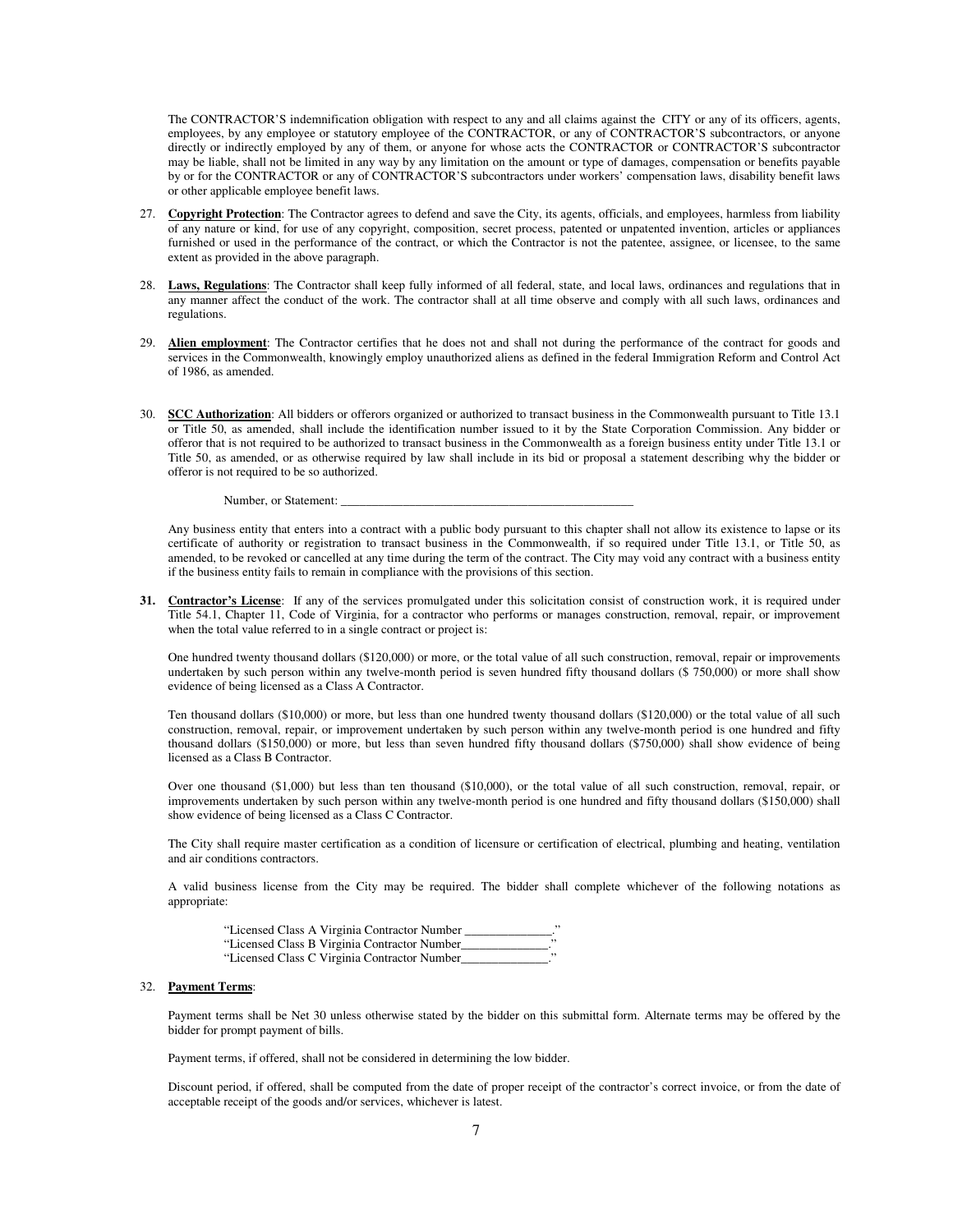The payment terms stated herein must appear on the contractor's invoice. Failure to comply with this requirement shall result in the invoice being returned to the contractor for correction.

Late payment charges shall not exceed the allowable rate specified by the Commonwealth of Virginia Prompt Payment Act. (1% per month)

Contractor shall submit invoices in duplicate, such statement to include detailed breakdown of all charges, and shall be based on completion of tasks or deliverables.

Individual Contractors shall provide their social security numbers, and proprietorships, partnerships, and corporations shall provide their federal employer identification number on their submittal.

**The City prefers to make payment with the City's Purchasing Card, or if that is not possible, then by electronic funds transfer. Typically this enables faster payments to the Contractor. Are you willing and able to accept this type of payment?**  Yes No

- 33. Default: In event of default by the Contractor, the City reserves the right to procure the goods and/or services from other sources, and hold the Contractor liable for any excess cost occasioned thereby. Such actions taken by the City shall not release the contractor from additional remedies that may be allowed by law.
- **34. Availability of Funds:** A contract shall be deemed in force only to the extent of appropriations available to each department for the purchase of such goods and/or services. The City's extended obligations on those contracts that envision extended funding through successive fiscal periods shall be contingent upon actual appropriations for the following years.
- **35. Appeals Procedure:** Upon your request, administrative appeals information will be provided that shall be used for hearing protests of a decision to award, or an award, appeals from refusal to allow withdrawal of bids, appeals from disqualification, appeals for debarment or suspension, or determination of non-responsibility and appeals from decision or disputes arising during the performance of a contract. To be timely all appeals shall be made within the time periods set forth by the Virginia Public Procurement Act, §2.2- 4357, et seq. Contact the buyer at once for assistance.
- 36. **Faith-based Organizations:** The City of Suffolk does not discriminate against faith-based organizations.
- **37. Anti-Discrimination** By submitting their bids, bidders certify to the City that they will conform to the provisions of the Federal Civil Rights Act of 1964, as amended, as well as the Virginia Fair Employment Contracting Act of 1975, as amended, where applicable, the Virginians with Disabilities Act, the Americans with Disabilities Act and 2.2-4311 of the Virginia Public Procurement Act (VPPA). If the award is made to a faith-based organization, the organization shall not discriminate against any recipient of goods, services, or disbursements made pursuant to the contract on the basis of the recipient's religion, religious belief, refusal to participate in a religious practice, or on the basis of race, age, color, gender or national origin and shall be subject to the same rules as other organizations that contract with public bodies to account for the use of the funds provided; however, if the faith-based organization segregates public funds into separate accounts, only the accounts and programs funded with public funds shall be subject to audit by the public body. (Code of Virginia 2.2.4343.1E).

In every contract over \$10,000 shall include the following provisions:

1. During the performance of this contract, the Contractor agrees as follows:

 The Contractor will not discriminate against any employee or applicant for employment because of race, religion, color, sex, national origin, age, disability, service disabled veterans or any other basis prohibited by state law relating to discrimination in employment, except where there is a bona fide occupational qualification reasonably necessary to the normal operation of the Contractor. The Contractor agrees to post in conspicuous places, available to employees and applicants for employment, notices setting forth the provisions of this nondiscrimination clause.

The Contractor, in all solicitations or advertisements for employees placed by or on behalf of the Contractor, will state that such Contractor is an equal opportunity employer.

Notices, advertisements and solicitations placed in accordance with federal law, rule or regulation shall be deemed sufficient for the purpose of meeting these requirements.

2. The Contractor will include the provisions of Section A above in every subcontract or purchase order over \$10,000, so that the provisions will be binding upon each subcontractor or vendor.

 During the performance of this contract, the Contractor agrees to (i) provide a drug-free workplace for the Contractor's employees; (ii) post in conspicuous places, available to employees and applicants for employment, a statement notifying employees that the unlawful manufacture, sale, distribution, dispensation, possession, or use of a controlled substance or marijuana is prohibited in the contractor's workplace and specifying the actions that will be taken against employees placed by or on behalf of the Contractor that the Contractor maintains a drug-free workplace; and (iv) include the provisions of the forgoing clauses in every subcontract or purchase order of over \$10,000, so that the provisions will be binding upon each subcontractor or vendor.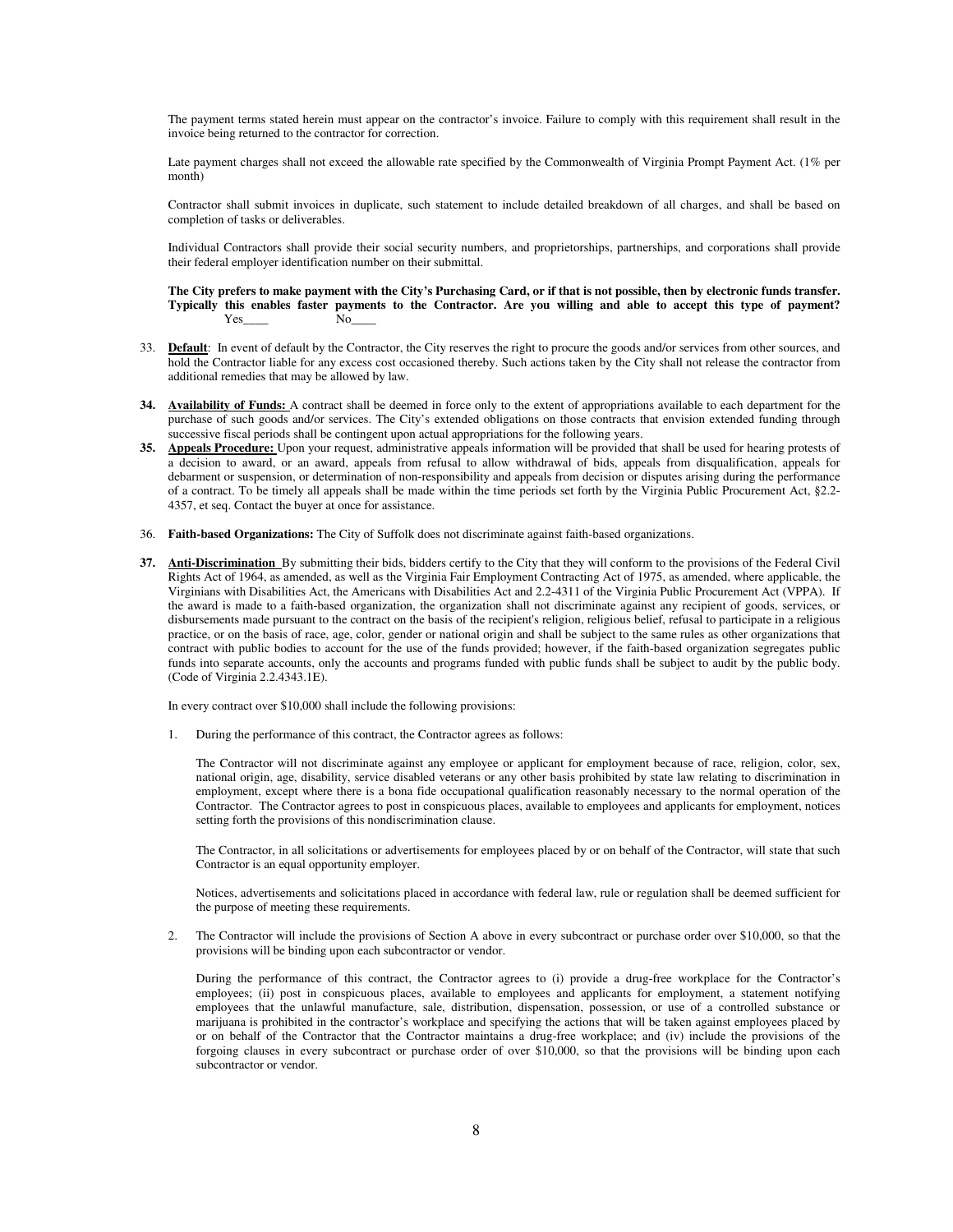For the purpose of the subsection, "A drug-free workplace" means a site for the performance of work done in connection with a specific contract awarded to a contractor in accordance with this subsection, the employees of who are prohibited from engaging in the unlawful manufacture, sale, distribution, dispensation, passion or use of any controlled substance or marijuana during the performance of the contract.

- 38. **Assignment of Contract:** A contract shall not be assignable by the Contractor in whole or in part without the written consent of the City.
- 39. **Independent Contractor:** The Contractor and any employees, agents, or other persons or entities acting on behalf of the Contractor shall act in an independent capacity and not as officers, employees, or agents of the City.
- 40. **Scheduling and Delays:** The parties to any contract resultant of this solicitation acknowledge that all or part of the work to be performed hereunder may be delayed and extended at the option of the City. Such delays may be caused by delays, denials and modifications of the various state or federal permits, or for other reasons. The City shall not be required to pay any of the Contractor's direct or indirect costs, or claims for compensation, extended overhead, or other damage or consequential damages arising out of or related to any delays or interruptions required or ordered by the City. If the City delays the project for any reason for a continuous period of ninety (90) days or more, the City and Contractor will negotiate a mutually agreeable adjustment to the Contractor's award amount. Notwithstanding the above, in construction contracts, to the extent that an unreasonable delay is caused by the act or omissions of the City due to causes within the City's control, the above waiver or release shall not apply.
- 41. **Governing Law:** This Agreement is made, entered into, and shall be performed in the City of Suffolk, Virginia, and shall be governed by the applicable laws of the Commonwealth of Virginia without regard to its conflict of law rules. In the event of litigation concerning this Agreement, the parties agree to the exclusive jurisdiction and venue of the Circuit Court of the City of Suffolk, Virginia; however, in the event that the federal court has jurisdiction over the matter, then the parties agree to the exclusive jurisdiction and venue of the U.S. District Court for the Eastern District of Virginia, Norfolk Division.

The Contractor shall not cause a delay in services because of the pending or during litigation proceedings, except with the express, written consent of the City or written instruction/order from the Court.

- 42. **Severability:** If any provision of this contract or the application thereof to any person or circumstances shall to any extent be invalid or unenforceable, the remainder of this contract, or the application of such provision to persons or circumstances other than those which it is invalid or unenforceable, shall not be affected hereby, and each provision of this contract shall be valid and enforced to the full extent permitted by law.
- 43. **Termination for Convenience**: The City may at any time, and for any reason, terminate this Contract by written notice to Contractor specifying the termination date, which shall be not less than thirty (30) days from the date such notice is mailed.

Notice shall be given to Contractor by certified mail/return receipt requested at the address set forth in Contractor's Bid Proposal or as provided in this Contract. In the event of such termination, Contractor shall be paid such amount as shall compensate Contractor for the work satisfactorily completed, and accepted by the City, at the time of termination. If the City terminates this Contract, Contractor shall withdraw its personnel and equipment, cease performance of any further work under this Contract, and turn over to the City any work completed or in process for which payment has been made.

44. **Termination for Cause:** In the event that Contractor shall for any reason or through any cause be in default of the terms of this Contract, the City may give Contractor written notice of such default by certified mail/return receipt requested at the address set forth in Contractor's Bid/Proposal or as provided in this Contract.

Unless otherwise provided, Contractor shall have ten (10) days from the date such notice is mailed in which to cure the default. Upon failure of Contractor to cure the default, the City may immediately cancel and terminate this Contract as of the mailing date of the default notice.

Upon termination, Contractor shall withdraw its personnel and equipment, cease performance of any further work under the Contract, and turn over to the City any work in process for which payment has been made. In the event and turn over to the City any work in process for which payment has been made. health standards and regulations, this Contract may be immediately cancelled and terminated by the City and provisions herein with respect to opportunity to cure default shall not be applicable.

**45. Contact Prohibition: Direct contact with City departments other than Purchasing, on the subject of this bid is expressly forbidden except with the foreknowledge and permission of the contracting officer. Violation may result in a determination that your firm is ineligible for an award.** 

Questions related to bid submittals should be directed to: Cindy L. Norfleet, Senior Buyer, (757) 514-7522, cnorfleet@suffolkva.us. Cindy Norfleet is the contract officer for the City of Suffolk with respect to this IFB. All questions should be directed to his attention. The respondents to this IFB shall not contact, either directly or indirectly, any other employee or agent of the City regarding this IFB. This prohibition shall also extend to the Suffolk City Council and locally elected officials. Any such unauthorized contact may disqualify the bidder from this procurement.

46. **Additional Conditions**: The Conditions and Instructions in this solicitation are intended to apply to the resulting contract and shall supersede any conflicting terms offered. Any additional conditions a bidder intends be considered must be submitted with the bid and noted as an exception. Such exceptions may result in a finding that the submittal is 'non-responsive' to the bid, negating possibility of an award to that bidder. Contractual documents submitted by the successful firm after an award will not be accepted.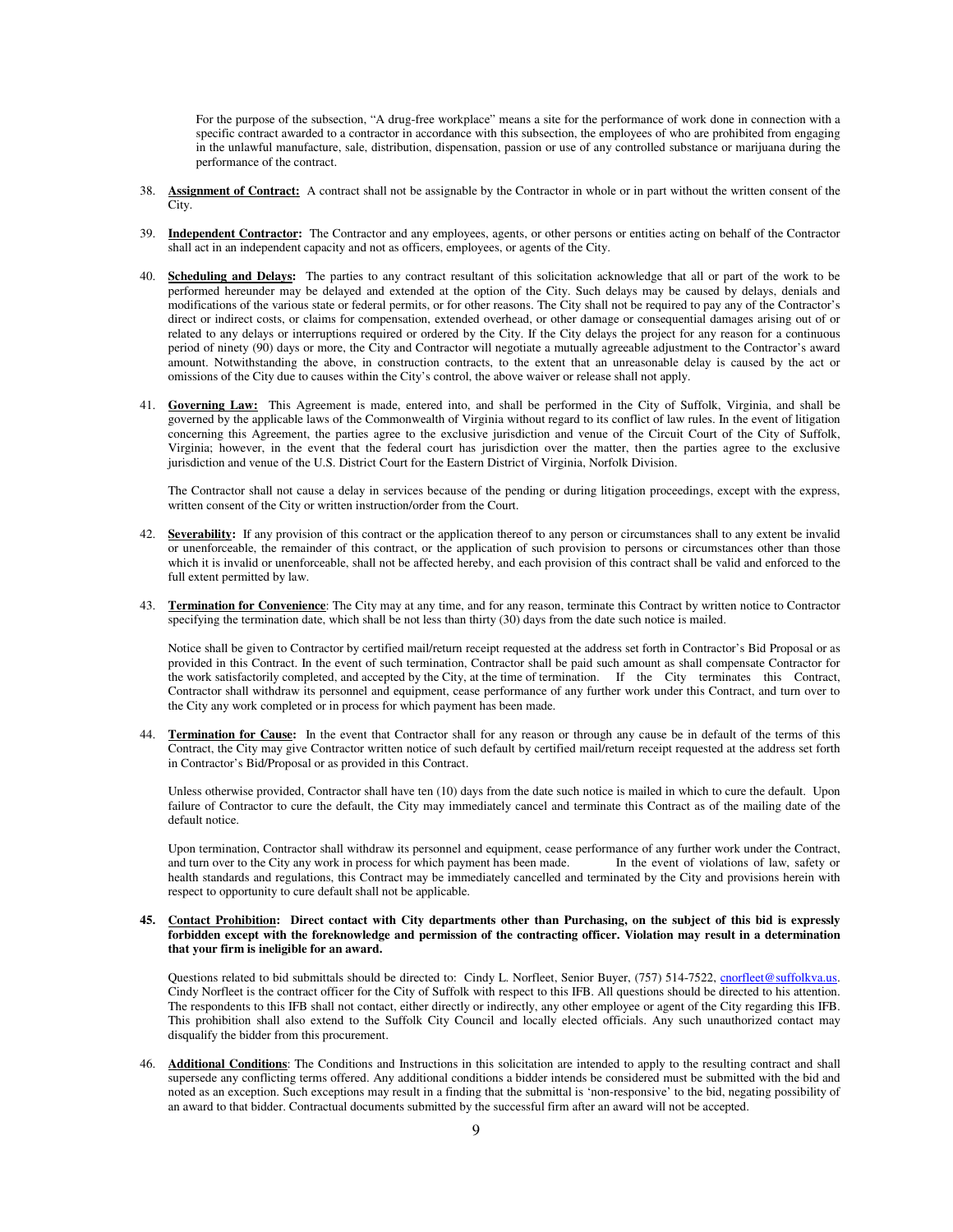- 47. **Contractor Failure to Perform**: Failure of the Contractor to perform the contract by reason of the City's non-acceptance of additional conditions submitted after the award shall result in termination of the contract by the City, and may result in debarment of the Contractor for a period of up to three (3) years. Termination and /or debarment of the Contractor shall not constitute a waiver by the City of any other rights or remedies available to the City by law or contract.
- 48. **Conflict:** In the event of a conflict between the contract documents, including these Conditions and Instructions, and the terms of a purchase order or related document issued by the Purchasing, the contract documents shall control.
- 49. **Records and Inspection:** The Contractor shall maintain full and accurate records with respect to all matters covered under this contract, including, without limitation, accounting records, written policies, procedures, time records, telephone records, and any other supporting evidence used to memorialize, reflect, and substantiate charges or fees related to this contract. The Contractor's records shall be open to inspection and subject to audit and/or reproduction, during normal working hours, by the City and its employees, agents or authorized representatives after giving at least three (3) days notice to the Contractor by the City. The City shall have access to such records from the effective date of this contract, for the duration of the contract, and for five (5) years after the date of final payment by the City to the Contractor pursuant to this contract or any renewal or extension of this contract. The City's employees, agents or authorized representatives shall have access to the Contractor's facilities, shall have access to all necessary records and shall be provided adequate and appropriate work space, in order to conduct audits.
- 50. **Rights and Remedies Not Waived:** In no event shall the making by the City of any payment to the Contractor, or the waiver by the City of any provision under this contract including any obligation of the Contractor, constitute or be construed as a waiver by the City of any other provision, obligation, breach of covenant, or any default which may exist under this contract on the part of the Contractor, and the making of any such payment by the City while any such breach or default exists shall not impair or prejudice any right or remedies available to the City.
- 51. **Entire Agreement:** This contract and any additional or supplementary documents incorporated herein by reference contain all the terms and conditions agreed upon by the parties hereto, and no other agreements, oral or otherwise, regarding the subject matter of this contract or any part thereof shall have any validity or bind any of the parties hereto. This contract shall not be modified, altered, changed or amended unless in writing and signed by the parties hereto.
- 52. **Independent Contractor:** The Contractor and any employees, agents, or other persons or entities acting on behalf of the Contractor shall act in an independent capacity and not as officers, employees, or agents of the City.
- 53. **Conflicts of Interests**: Contractor shall not accept or receive commissions or other payments from third parties for soliciting, negotiating, procuring, or effecting insurance on behalf of the City.
- 54. **Responsibility of Contractor**: The Contractor shall, without additional costs or fee to the City, correct or revise any errors or deficiencies in his performance. Neither the City's review, approval or acceptance of, nor payment for any of the services required under this Agreement shall be deemed a waiver of rights by the City, and the Contractor shall remain liable to the City for all costs which are incurred by the City as a result of the Contractor's negligent performance of any of the services furnished under this Agreement.
- 55. **Changes and Additions**: It shall be the responsibility of the Contractor to notify the City, in writing, of any necessary modifications or additions in the Scope of this Agreement. Compensation for changes or additions in the Scope of this Agreement will be negotiated and approved by the City, in writing.

It is understood and agreed to by both the City and the Contractor that such modifications or additions to this Agreement shall be made only by the full execution of the City's standard Agreement change order form. Furthermore, it is understood and agreed by both parties that any work done by the Contractor on such modification or addition to this Agreement prior to the City's execution of its standard Agreement change order form shall be at the total risk of the Contractor and said work may not be compensated by the City.

- **56. Exemption from Taxes:** The City is exempt from State Sales Tax and Federal Excise Tax. Tax Exemption Certificate indicating the City's tax exempt status will be furnished by the City of Suffolk.
- **57. Debarment Status:** By submitting a bid, bidders certify that they are not currently debarred by the Commonwealth of Virginia from submitting bids or proposals on contracts for the type of goods and/or services covered by this solicitation, nor are they an agent of any person or entity that is currently so debarred.
- 58. **Safety**: All Contractor and subcontractor performing services for the City are required and shall comply with all Occupational Safety and Health Administration (OSHA), State and City Safety and Occupational Health Standards and any other applicable rules and regulations. Also all Contractors and subcontractors shall be held responsible for the safety of their employees and any unsafe acts or conditions that may cause injury or damage to any persons or property within and around the work site area under this contract.
- 59. **License Requirement**: All firms doing business in the City of Suffolk are required to be licensed in accordance with the City of Suffolk business license ordinance. Wholesale and retail merchants without a business location in the City of Suffolk are exempt from this requirement. Any questions concerning business licenses should be directed to the Commissioner of the Revenue's Office, telephone (757) 514-4260.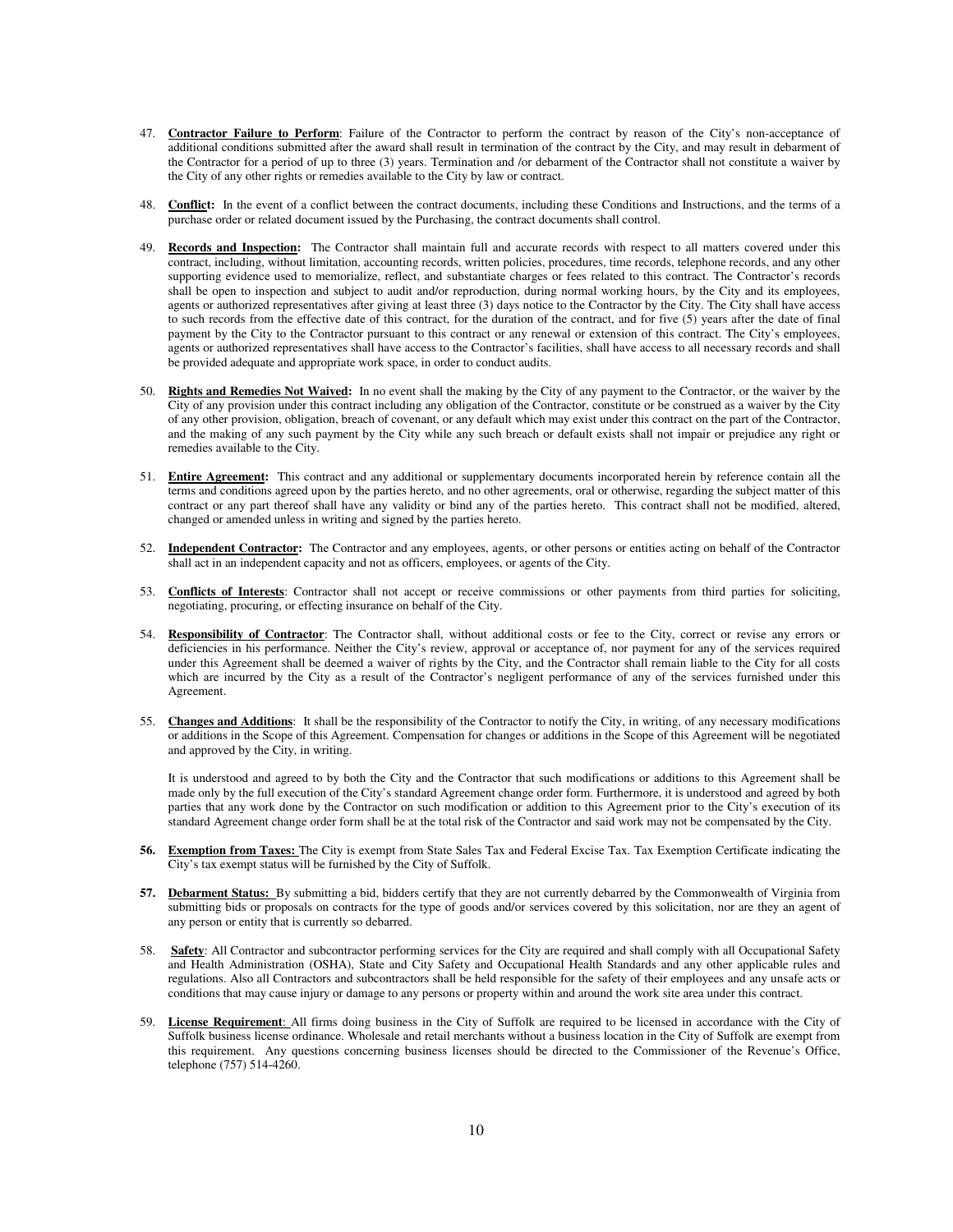- 60. **Contractor's Form**: In cases where the City may accept the Contractor's form agreement, whereas certain standard clauses that may appear in the Contractor's form agreement cannot be accepted by the City, and in consideration of the convenience of using that form, and this form, without the necessity of negotiating a separate contract document, the parties hereto specifically agree that, notwithstanding any provisions appearing in the attached Contractor's form contract, the City's contract addendum shall prevail over the terms of the Contractor's agreement in the event of a conflict.
- 61. **Bidder Qualifications**: Only bids from established contractors for work similar in scope to work herein shall be considered; the City reserves the right to request specific reference information prior to award. Bidder shall demonstrate that he has adequate and appropriate manpower, tools and equipment to respond and perform in accordance with the provisions herein.

The City may, at its option, disqualify a bidder and reject his bid for cause. Reasons deemed to be sufficient for this action shall include, but not be limited to, the following:

- Evidence of collusion among bidders.
- Receipt of more than one bid on any project from an individual, or from a corporation. This restriction does not apply to subcontractors.
	- Default on any previous contract.
- For unreasonable failure to complete a previous contract within the specified time or for being in arrears on an existing contract without reasonable cause for being in arrears.
- Inability to perform as revealed by an investigation of the Bidder's financial statement, experience and/or plant and equipment.
- **62. Pricing to be F.O.B. Destination Freight Allowed:** Pricing shall be F.O.B. destination-freight included for all competitive bids. F.O.B. Destination-Freight Included shall include all shipping costs to the City location(s) at the unit cost. No additional shipping charges shall be allowed.
- **63. Contract Quantities**: The quantities specified in the Invitation for Bid are estimates only unless otherwise clearly noted, and are given for the information of bidders and for the purpose of bid evaluation. They do not indicate the actual quantity that will be ordered, since such volume will depend upon requirements that may develop during the contract period. Quantities shown shall not be construed to represent any amount which the City shall be obligated to purchase under the contract, or relieve the contractor of his obligation to fill all orders placed by the City, except as clearly noted.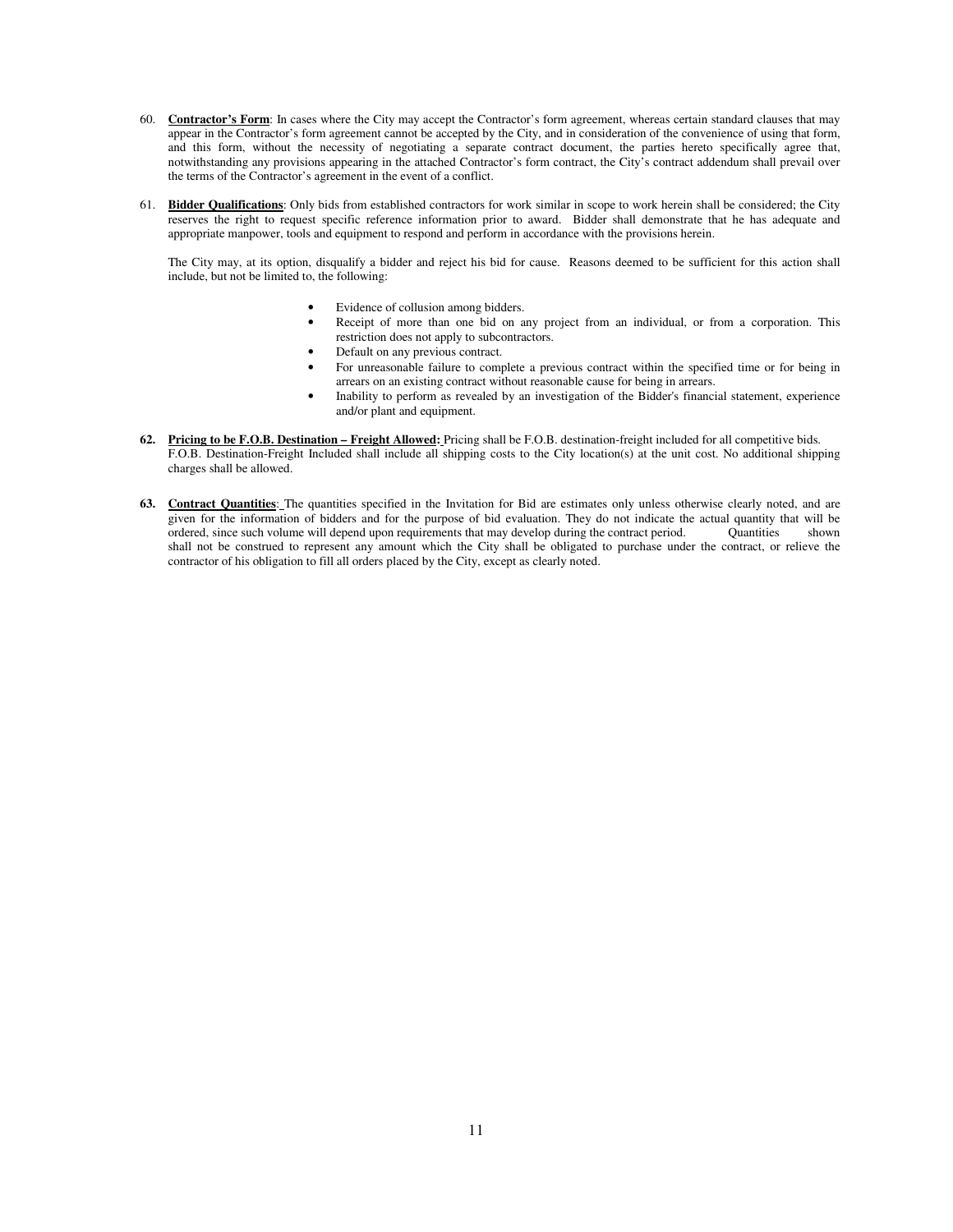# **BID FORM**

**TO:** Purchasing Division **BID:** Tires 441 Market Street<br>Suffolk, VA 23434

**DUE:** April 11, 2013 **TIME**: 3:00 p.m., Eastern Standard Time

\_\_\_\_\_\_\_\_\_\_\_\_\_\_\_\_\_\_\_\_\_\_\_\_\_\_(Company) quotes firm price, exclusive of all taxes, to furnish and deliver new tires F.O.B. destination in accordance with all specifications, terms, and conditions herein. **Tire substitutions must be accompanied by detailed specifications.**

Quantities are estimates only for the contract period to be used for the purpose of bid evaluation. Unless stated otherwise, all tires shall be Highway Tires.

| <b>ITEM</b>      | <b>QTY</b>     | <b>SIZE / DESCRIPTION</b>  | <b>MFG</b> | <b>UNIT</b><br><b>PRICE</b> | <b>TOTAL</b> |
|------------------|----------------|----------------------------|------------|-----------------------------|--------------|
| $\mathbf{1}$ .   | 95             | 11R22.5 Hwy, Load G        |            |                             |              |
| 2.               | 10             | 12R22.5 Lug, Load H        |            |                             |              |
| $\overline{3}$ . | 12             | 16.9-24                    |            |                             |              |
| 4.               | $\overline{4}$ | $20.5 - 25$                |            |                             |              |
| $\overline{5}$ . | 10             | ST205/75D15                |            |                             |              |
| 6.               | $\overline{4}$ | $15 \times 6.0 - 6$        |            |                             |              |
| $\overline{7}$ . | $\overline{4}$ | 26 x 12.0-12               |            |                             |              |
| 8.               | $\overline{2}$ | 13 x 5.00-6NHS             |            |                             |              |
| 9.               | $\overline{2}$ | 22.95 x 10                 |            |                             |              |
| 10.              | $\overline{2}$ | 26 x 9-12 PXT              |            |                             |              |
| 11.              | $\overline{2}$ | 26 x 11-12 PXT             |            |                             |              |
| 12.              | $\overline{2}$ | ST225/75R15, Load D        |            |                             |              |
| 13.              | 10             | 215/70R15                  |            |                             |              |
| 14.              | 10             | 8.75/16.5LT, Load 115/111R |            |                             |              |
| 15.              | 10             | P195/70R14                 |            |                             |              |
| 16.              | 10             | P215/75R16                 |            |                             |              |
| 17.              | 375            | P225/60R16, Load 97V       |            |                             |              |
| 18.              | 50             | P235/70R16                 |            |                             |              |
| 19.              | 10             | P235/75R16                 |            |                             |              |
| 20.              | 200            | 245/55R18, Load 103,       |            |                             |              |
|                  |                | Goodyear Eagle RSA         |            |                             |              |
| 21.              | 50             | P245/65R17                 |            |                             |              |
| 22.              | 12             | P265/70R17, Goodyear       |            |                             |              |
|                  |                | Wrangler                   |            |                             |              |
| 23.              | 10             | 255/55R18, Goodyear        |            |                             |              |
| 24.              | $\overline{4}$ | ST205/75R15, Load C        |            |                             |              |
| 25.              | $\overline{4}$ | ST235/80R16                |            |                             |              |
| 26.              | $\overline{2}$ | 215/75R17.5, Load H        |            |                             |              |
|                  |                |                            |            |                             |              |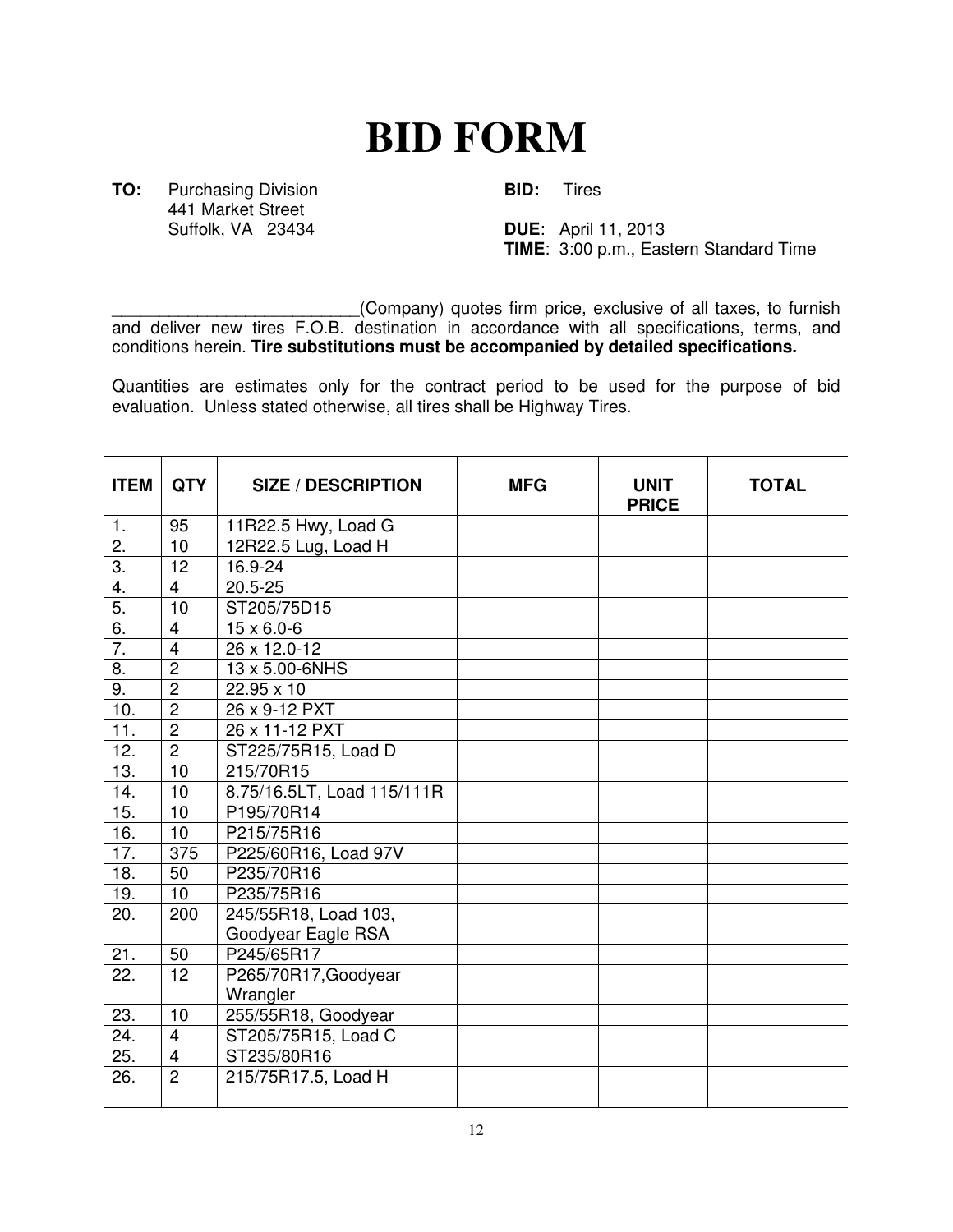| <b>ITEM</b>     | <b>QTY</b>      | <b>SIZE / DESCRIPTION</b> | <b>MFG</b> | <b>UNIT</b><br><b>PRICE</b> | <b>TOTAL</b> |
|-----------------|-----------------|---------------------------|------------|-----------------------------|--------------|
| 27.             | 12              | 215/60R16                 |            |                             |              |
| 28.             | 24              | 2325/70R16                |            |                             |              |
| 29.             | $\overline{4}$  | 295/80R22.5, Load H       |            |                             |              |
| 30.             | 100             | 10R22.5 Hwy               |            |                             |              |
| 31.             | 10              | 11R22.5 Lug               |            |                             |              |
| 32.             | 10              | 12R22.5 Hwy               |            |                             |              |
| 33.             | 10              | 225/70R 19.5, Load F      |            |                             |              |
| 34.             | 10              | 225/75R15                 |            |                             |              |
| 35.             | 10              | 245/70R19.5, Load F       |            |                             |              |
| 36.             | 40              | 255/70R22.5               |            |                             |              |
| 37.             | 10              | 265/75R22.5               |            |                             |              |
| 38.             | 10              | 275/80R22.5               |            |                             |              |
| 39.             | 50              | 215/80R22.5 Hwy           |            |                             |              |
| 40.             | 20              | 385/65R22.5 Hwy           |            |                             |              |
| 41.             | 10              | 425/65R22.5               |            |                             |              |
| 42.             | 20              | LT225/75R16               |            |                             |              |
| 43.             | 30              | LT235/85R16               |            |                             |              |
| 44.             | 40              | LT245/75R16, HT, Load E   |            |                             |              |
| 45.             | 10              | LT245/75R16               |            |                             |              |
| 46.             | 20              | LT245/75R17, HT           |            |                             |              |
| 47.             | 10              | LT245/75R17, AT, Load E   |            |                             |              |
| 48.             | 10              | LT265/75R16               |            |                             |              |
| 49.             | 40              | P205/75R15                |            |                             |              |
| 50.             | 30              | P215/75R15                |            |                             |              |
| $\overline{51}$ | $\overline{20}$ | P225/70R15                |            |                             |              |
| 52.             | 20              | P225/75R15                |            |                             |              |
| 53.             | 100             | P235/55R17                |            |                             |              |
| 54.             | 40              | P235/70R17                |            |                             |              |
| 55.             | 20              | P235/75R15                |            |                             |              |
| 56.             | 10              | P235/75R17                |            |                             |              |
| 57.             | 20              | P245/70R17                |            |                             |              |
| 58.             | 10              | 12.5-80/18                |            |                             |              |
| 59.             | 10              | 19.5-24                   |            |                             |              |
| 60.             | 10              | $21L-24$                  |            |                             |              |
| 61.             | 20              | LT215/85R16               |            |                             |              |
| 62.             | 10              | P195/60R15                |            |                             |              |
| 63.             | 20              | P245/75R16                |            |                             |              |
| 64.             | 10              | ST205/75D14               |            |                             |              |
| 65.             | 10              | ST205/75R15               |            |                             |              |
|                 |                 |                           |            |                             |              |
|                 |                 | <b>GRAND TOTAL:</b>       |            |                             | \$           |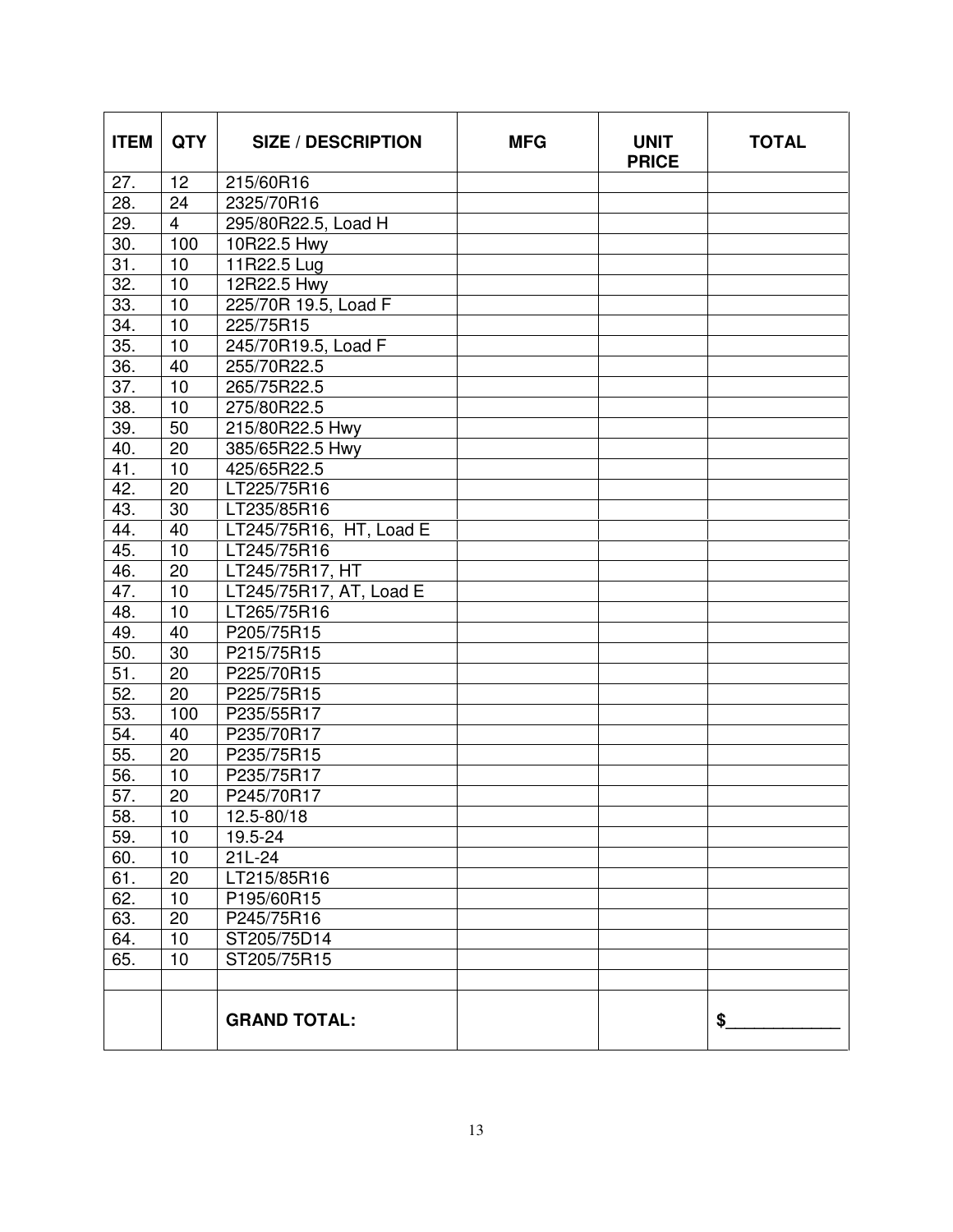# **Bidder has included the following with his BID FORM (please check** √ **):**

- "Anticollusion/Nondiscrimination/Drug Free Workplace" clause
- Proof of Authority to Transact Business in Virginia
- **Section 7.0 Conditions and Instructions (Pages 5-11)**
- Specifications for substitute tires offered

**Payment Terms/Discounts\_\_\_\_\_\_\_\_\_\_\_\_\_\_\_\_\_\_\_\_\_\_\_\_\_**(Suffolk's normal payment schedule: items accepted and invoiced by 10th of month will be paid month end. Cash discounts offered for less than thirty (30) days from receipt of proper invoice will not be considered in award.)

# **BIDDER:**

| <b>Company Name</b> |         |  |
|---------------------|---------|--|
| Address             |         |  |
|                     |         |  |
| Person Quoting      |         |  |
|                     | Fax No. |  |

**Bidder must make note of any exception taken to bid specifications and conditions on this form, using additional pages as required.** 

**\_\_\_\_\_\_\_\_\_\_\_\_\_\_\_\_\_\_\_\_\_\_\_\_\_\_\_\_\_\_\_\_\_\_\_\_\_\_\_\_\_\_\_\_\_\_\_\_\_\_\_\_\_\_\_\_\_\_\_\_\_\_\_\_\_\_\_\_\_\_\_\_\_\_\_\_**

**\_\_\_\_\_\_\_\_\_\_\_\_\_\_\_\_\_\_\_\_\_\_\_\_\_\_\_\_\_\_\_\_\_\_\_\_\_\_\_\_\_\_\_\_\_\_\_\_\_\_\_\_\_\_\_\_\_\_\_\_\_\_\_\_\_\_\_\_\_\_\_\_\_\_\_\_** 

**\_\_\_\_\_\_\_\_\_\_\_\_\_\_\_\_\_\_\_\_\_\_\_\_\_\_\_\_\_\_\_\_\_\_\_\_\_\_\_\_\_\_\_\_\_\_\_\_\_\_\_\_\_\_\_\_\_\_\_\_\_\_\_\_\_\_\_\_\_\_\_\_\_\_\_\_**

**\_\_\_\_\_\_\_\_\_\_\_\_\_\_\_\_\_\_\_\_\_\_\_\_\_\_\_\_\_\_\_\_\_\_\_\_\_\_\_\_\_\_\_\_\_\_\_\_\_\_\_\_\_\_\_\_\_\_\_\_\_\_\_\_\_\_\_\_\_\_\_\_\_\_\_\_** 

**\_\_\_\_\_\_\_\_\_\_\_\_\_\_\_\_\_\_\_\_\_\_\_\_\_\_\_\_\_\_\_\_\_\_\_\_\_\_\_\_\_\_\_\_\_\_\_\_\_\_\_\_\_\_\_\_\_\_\_\_\_\_\_\_\_\_\_\_\_\_\_\_\_\_\_\_**

**\_\_\_\_\_\_\_\_\_\_\_\_\_\_\_\_\_\_\_\_\_\_\_\_\_\_\_\_\_\_\_\_\_\_\_\_\_\_\_\_\_\_\_\_\_\_\_\_\_\_\_\_\_\_\_\_\_\_\_\_\_\_\_\_\_\_\_\_\_\_\_\_\_\_\_\_** 

**Exceptions:**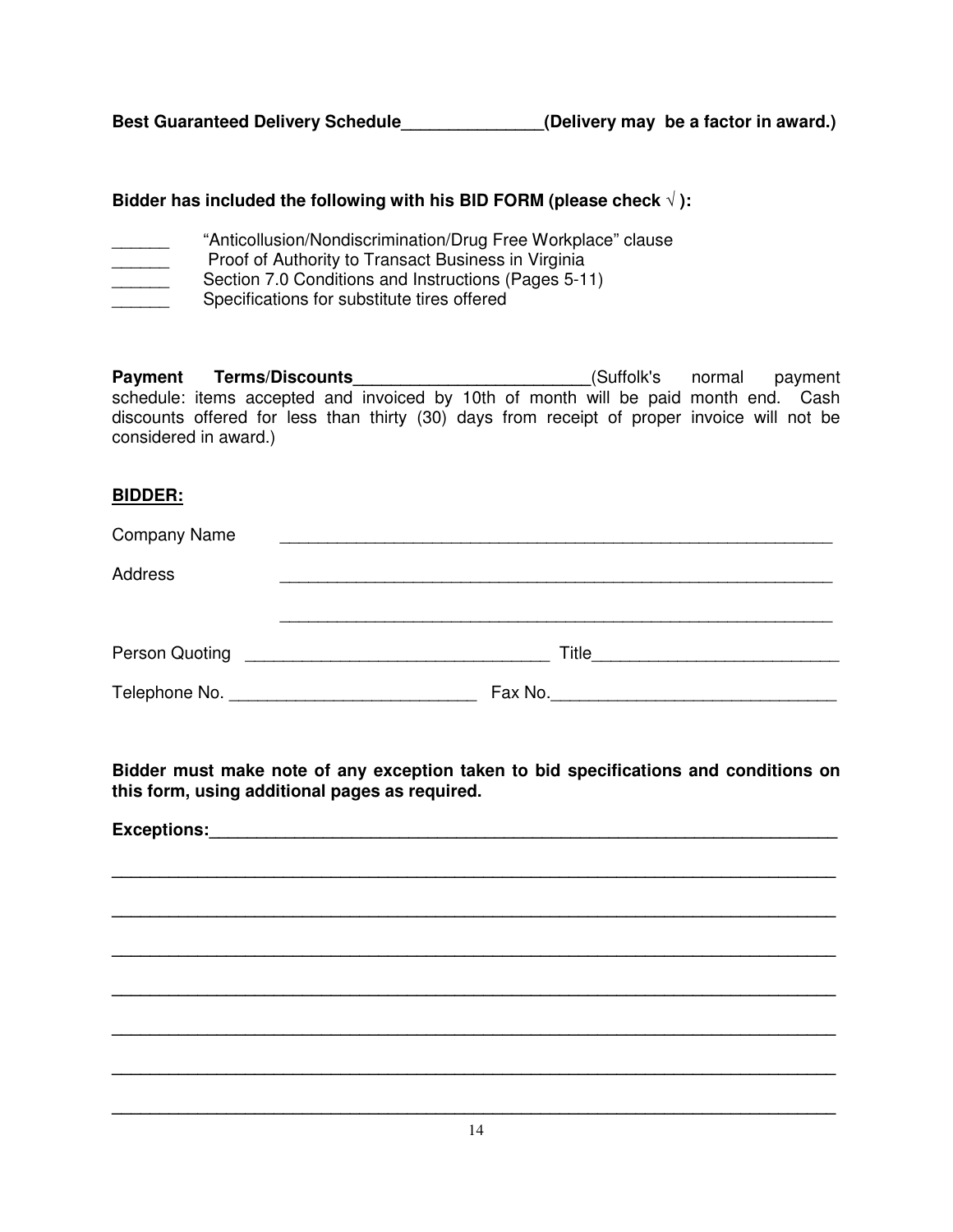I certify by my signature below that I have received the documents associated with this bid and understand that the review for completeness of these bid documents and the understanding and comprehension of the bid specifications is solely my responsibility; based on this, by my signature below I waive all rights to future claims against the City of Suffolk that the documents were incomplete or not understandable.

I certify that this bid is made without prior understanding, agreement, or connection with any corporation, firm, or person submitting a bid for the same equipment/materials/service and is in all respects fair and without collusion or fraud. I understand that collusive bidding is a violation of State and Federal law and can result in fines, prison sentences and civil damage awards. I agree to abide by all conditions of this bid and certify that I am authorized to sign this bid for the bidder.

I certify that the bidder represented herein is eligible to bid with respect to all applicable sections of State and Local Government Conflict of Interests Act, Code of Virginia, Section 2.1-639.1 et. seq.

Signature **Constant Constant Constant Constant Constant Constant Constant Constant Constant Constant Constant Constant Constant Constant Constant Constant Constant Constant Constant Constant Constant Constant Constant Cons** 

(Person signing bid should show title or authority to bind the firm in a contract.)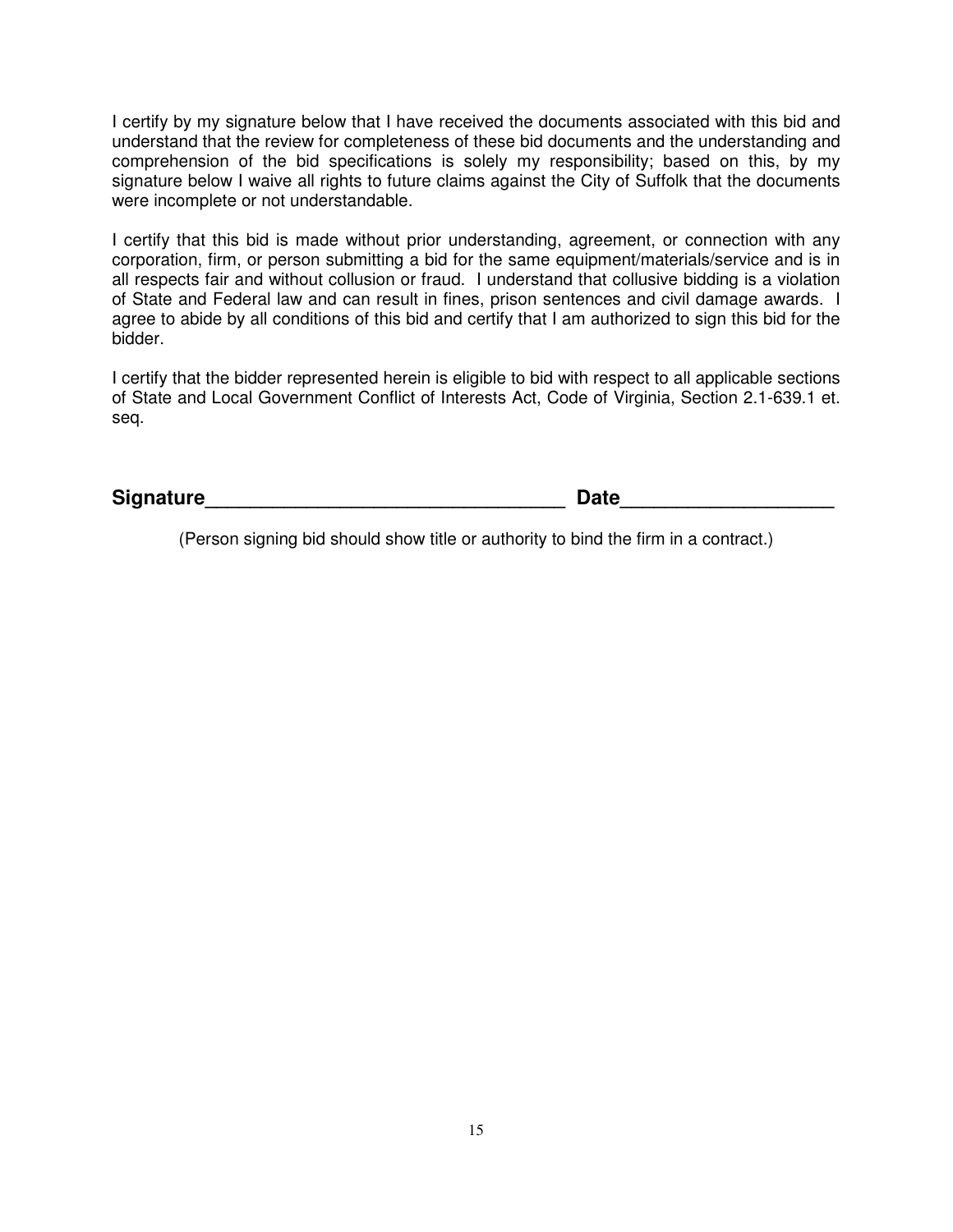### **ANTICOLLUSION/NONDISCRIMINATION/DRUG FREE WORKPLACE CLAUSES**

#### **ANTICOLLUSION CLAUSE:**

IN THE PREPARATION AND SUBMISSION OF THIS BID, SAID BIDDER DID NOT EITHER DIRECTLY OR INDIRECTLY ENTER INTO ANY COMBINATION OR ARRANGEMENT WITH ANY PERSON, FIRM OR CORPORATION, OR ENTER INTO ANY AGREEMENT, PARTICIPATE IN ANY COLLUSION, OR OTHERWISE TAKE ANY ACTION IN THE RESTRAINT OF FREE, COMPETITIVE BIDDING IN VIOLATION OF THE SHERMAN ACT (15 U.S.C. SECTION 1), SECTIONS 59.1-9.1 THROUGH 59.1- 9.17 OR SECTIONS 59.1-68.6 THROUGH 59.1-68.8 OF THE CODE OF VIRGINIA.

THE UNDERSIGNED BIDDER HEREBY CERTIFIES THAT THIS AGREEMENT, OR ANY CLAIMS RESULTING THEREFROM, IS NOT THE RESULT OF, OR AFFECTED BY, ANY ACT OF COLLUSION WITH, OR ANY ACT OF, ANOTHER PERSON OR PERSONS, FIRM OR CORPORATION ENGAGED IN THE SAME LINE OF BUSINESS OR COMMERCE; AND, THAT NO PERSON ACTING FOR, OR EMPLOYED BY, THE CITY OF SUFFOLK HAS AN INTEREST IN, OR IS CONCERNED WITH, THIS BID; AND, THAT NO PERSON OR PERSONS, FIRM OR CORPORATION OTHER THAN THE UNDERSIGNED, HAVE, OR ARE, INTERESTED IN THIS BID.

#### **DRUG-FREE WORKPLACE:**

DURING THE PERFORMANCE OF THIS CONTRACT, THE CONTRACTOR AGREES TO (I) PROVIDE A DRUG-FREE WORKPLACE FOR THE CONTRACTOR'S EMPLOYEES; (II) POST IN CONSPICUOUS PLACES, AVAILABLE TO EMPLOYEES AND APPLICANTS FOR EMPLOYMENT, A STATEMENT NOTIFYING EMPLOYEES THAT THE UNLAWFUL MANUFACTURE, SALE, DISTRIBUTION, DISPENSATION, POSSESSION, OR USE OF A CONTROLLED SUBSTANCE OR MARIJUANA IS PROHIBITED IN THE CONTRACTOR'S WORKPLACE AND SPECIFYING THE ACTIONS THAT WILL BE TAKEN AGAINST EMPLOYEES FOR VIOLATIONS OF SUCH PROHIBITION; (III) STATE IN ALL SOLICITATIONS OR ADVERTISEMENTS FOR EMPLOYEES PLACED BY OR ON BEHALF OF THE CONTRACTOR THAT THE CONTRACTOR MAINTAINS A DRUG-FREE WORKPLACE; AND (IV) INCLUDE THE PROVISIONS OF THE FOREGOING SECTIONS I, II, AND III IN EVERY SUBCONTRACT OR PURCHASE ORDER OF OVER \$10,000, SO THAT THE PROVISIONS WILL BE BINDING UPON EACH SUBCONTRACTOR OR VENDOR.

FOR THE PURPOSE OF THIS SECTION, "DRUG-FREE WORKPLACE" MEANS A SITE FOR THE PERFORMANCE OR WORK DONE IN CONNECTION WITH A SPECIFIC CONTRACT AWARDED TO A CONTRACTOR IN ACCORDANCE WITH THIS CHAPTER, THE EMPLOYEES OF WHOM ARE PROHIBITED FROM ENGAGING IN THE UNLAWFUL MANUFACTURE, SALE, DISTRIBUTION, DISPENSATION, POSSESSION OR USE OF ANY CONTROLLED SUBSTANCE OR MARIJUANA DURING THE PERFORMANCE OF THE CONTRACT.

#### **NONDISCRIMINATION CLAUSE:**

- 1. EMPLOYMENT DISCRIMINATION BY BIDDER SHALL BE PROHIBITED.<br>2. DURING THE PERFORMANCE OF THIS CONTRACT, THE SUCCESSFU
	- 2. DURING THE PERFORMANCE OF THIS CONTRACT, THE SUCCESSFUL BIDDER SHALL AGREE AS FOLLOWS:
		- A. THE BIDDER, WILL NOT DISCRIMINATE AGAINST ANY EMPLOYEE OR APPLICANT FOR EMPLOYMENT BECAUSE OF RACE, RELIGION, COLOR, SEX, NATIONAL ORIGIN, AGE, DISABILITY, OR ANY OTHER BASIS PROHIBITED BY STATE LAW RELATING TO DISCRIMINATION IN EMPLOYMENT, EXCEPT WHERE THERE IS A BONA FIDE OCCUPATIONAL QUALIFICATION/CONSIDERATION REASONABLY NECESSARY TO THE NORMAL OPERATION OF THE BIDDER. THE BIDDER AGREES TO POST IN CONSPICUOUS PLACES, AVAILABLE TO EMPLOYEES AND APPLICANTS FOR EMPLOYMENT, NOTICES SETTING FORTH THE PROVISIONS OF THIS NONDISCRIMINATION CLAUSE.
		- B. THE BIDDER, IN ALL SOLICITATIONS OR ADVERTISEMENTS FOR EMPLOYEES PLACED ON BEHALF OF THE BIDDER, WILL STATE THAT SUCH BIDDER IS AN EQUAL OPPORTUNITY EMPLOYER.
		- **C.** NOTICES, ADVERTISEMENTS, AND SOLICITATIONS PLACED IN ACCORDANCE WITH FEDERAL LAW, RULE OR REGULATION SHALL BE DEEMED SUFFICIENT FOR THE PURPOSE OF MEETING THE REQUIREMENTS OF THIS SECTION.
		- BIDDER WILL INCLUDE THE PROVISIONS OF THE FOREGOING SECTIONS A, B, AND C IN EVERY SUBCONTRACT OR PURCHASE ORDER OF OVER \$10,000, SO THAT THE PROVISIONS WILL BE BINDING UPON EACH SUBCONTRACTOR OR VENDOR.

| Name and Address of Bidder:                                                                                                      | Date:                                                                                             |
|----------------------------------------------------------------------------------------------------------------------------------|---------------------------------------------------------------------------------------------------|
|                                                                                                                                  | By:                                                                                               |
|                                                                                                                                  | Signature In Ink                                                                                  |
|                                                                                                                                  |                                                                                                   |
|                                                                                                                                  | <b>Printed Name</b>                                                                               |
| Telephone Number: (                                                                                                              |                                                                                                   |
| Fax Phone Number: (                                                                                                              | Title                                                                                             |
| FIN/SSN#:                                                                                                                        |                                                                                                   |
| Is your firm a "minority" business?<br>Yes No<br>African American Hispanic American<br>American Indian<br>Other; Please Explain: | If yes, please indicate the "minority" classification below:<br>Eskimo<br>Asian American<br>Aleut |
| $\sim$ $\sim$ $\sim$ $\sim$ $\sim$ $\sim$ $\sim$                                                                                 |                                                                                                   |

Is your firm Woman Owned? The No Is your firm a Small Business? The No